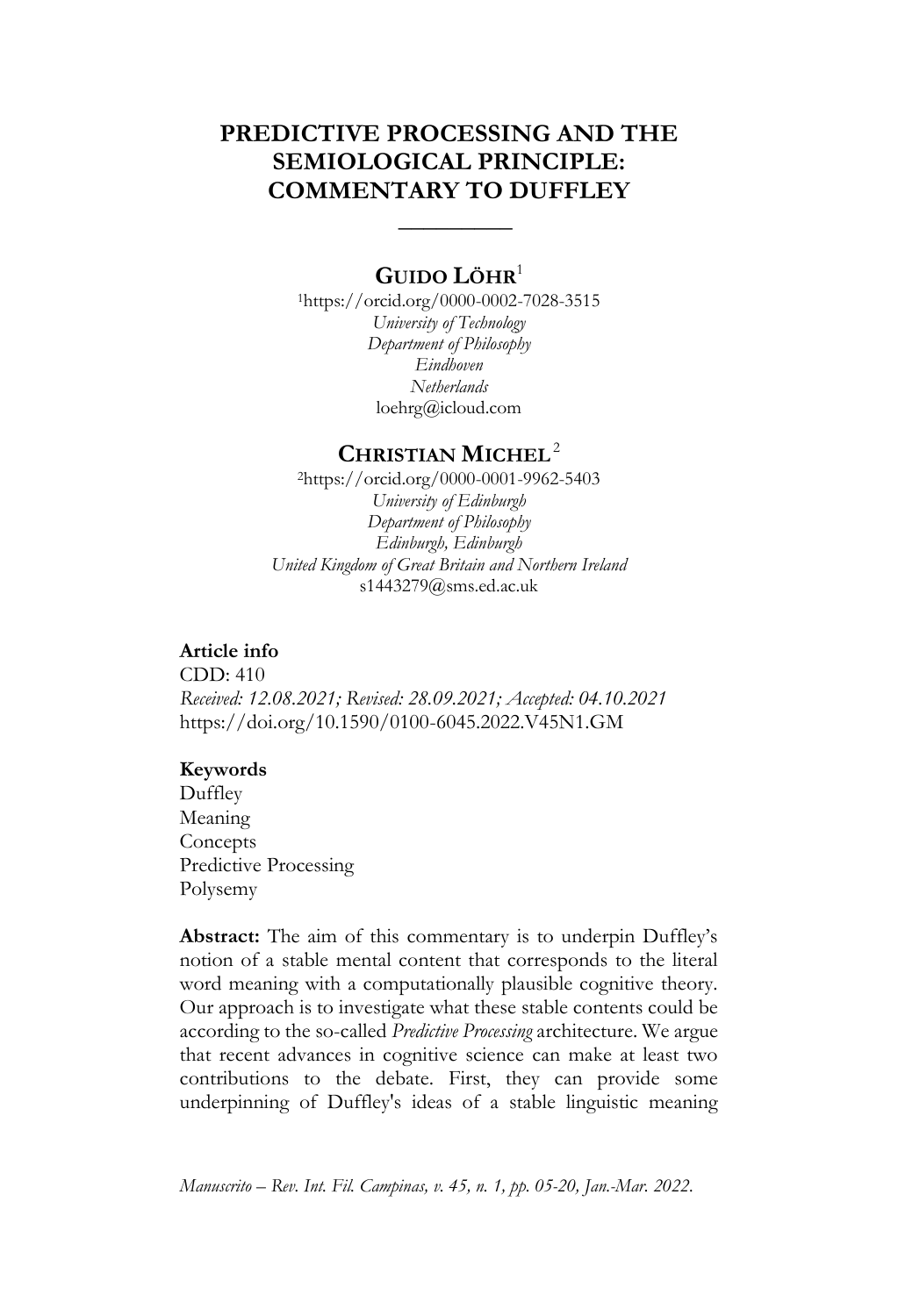associated with the sign. Second, they provide resources to understand how the semiological principle is compatible with a dynamic and flexible notion of "meaning".

#### **1. Introduction<sup>1</sup>**

<u>.</u>

According to Patrick Duffley (2020, p. 3), "the primary task of linguistic semantics should be to work out an analysis of the mental content attached to the linguistic sign by the language community in which the latter is used." Given that Duffley is a linguist interested in meaning, the topic of his *Linguistic Meaning Meets Linguistic Form* is supposed to answer the following question: what is the "mental content" of a given linguistic sign?

The core claim of Duffley's book is that linguistic meaning needs to be stable, i.e., independent of context and world knowledge. Duffley emphasizes words among the linguistic and meaning bearing units, so we will focus in the following on words and their meanings. Linguistically encoded word meaning associated with a linguistic sign is fixed and the starting point for subsequent pragmatic processing rather than pragmatic processing being used to fix literal standing meaning. Thus, Duffley defends invariantism regarding concepts – however only in the psychological sense of the term 'concept' (c.f. Machery, 2009; Löhr, 2017; cf., Löhr, 2020 for different notions of 'concept'). He does not endorse a strict distinction between semantics and pragmatics in the sense that pragmatics cannot penetrate the process of generating a propositional meaning (cf., Löhr, forthcoming, b, for a review of different views of this distinction). In the philosophical sense then, he

<sup>1</sup> Authors are listed in alphabetical order and contributed equally to the manuscript.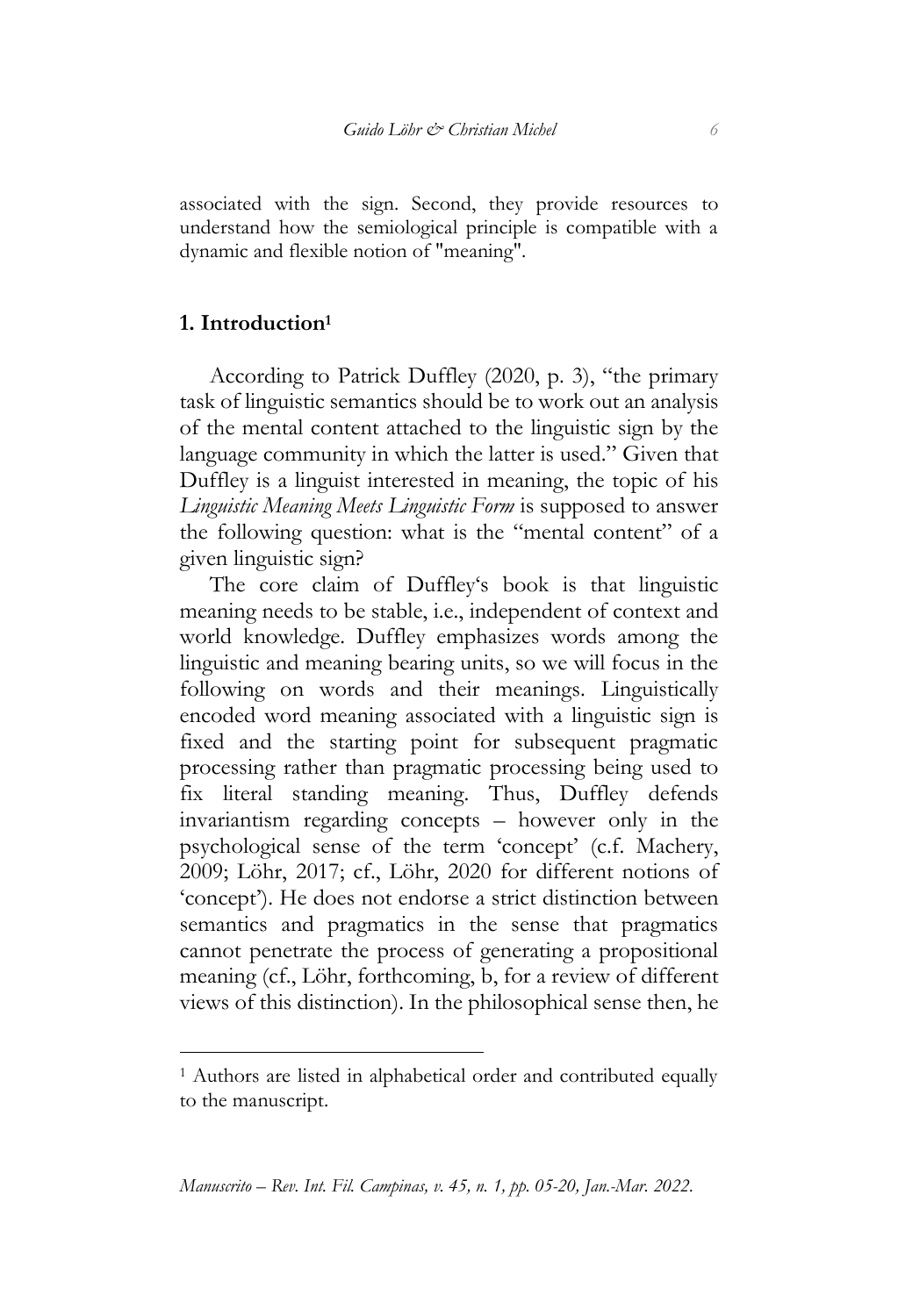is a contextualist like Recanati (2010) or Carston (2008), who emphasize the continuity between semantics and pragmatics.

Duffley's motivation for the search for a stable mental content associated with our linguistic labels is the *semiological principle.* According to this principle, "there is a stable notional content associated with each linguistic sign" (p. 37). Duffley thinks that the semiological principle is violated by ignoring the stable semantic contribution of words. Duffley rejects the far-reaching softening of the semantic-pragmatic distinction that cognitive linguists like, e.g., Langacker (1987, p. 2) seem to endorse.

Why does Duffley think that linguistic processing requires a stable notional meaning in the first place? One possible reason, which Duffley has put forward elsewhere (Duffley, 2009), is related to the possibility of communication. "Publicity" is seen by many as a core desideratum for theories of concepts (e.g., Fodor, 1998; Prinz 2002).<sup>2</sup> Duffley argues that communication would be impossible if there were no stable meaning to which the sign is related and that is shared by all speakers in the language community. Another reason seems to be that Duffley believes that a linguistic sign simply cannot connect to a linguistic meaning if the latter is flexible and variable. The partner of the linguistic sign would be ill-defined and a moving target.<sup>3</sup>

<u>.</u>

<sup>2</sup> Note that we believe that stability and shareability/publicity are orthogonal. Alternatives, like Davidson (1986) show that we can share the same concept, without sharing stable concepts, because we could *converge* on the "same meaning" during a conversation.

<sup>3</sup> We believe that an increasing body of evidence points to a rather holistic processing of linguistic material which undermines a semantic-pragmatic distinction, at least in the form of the sequential processing paradigm (first linguistic meaning, then pragmatic meaning).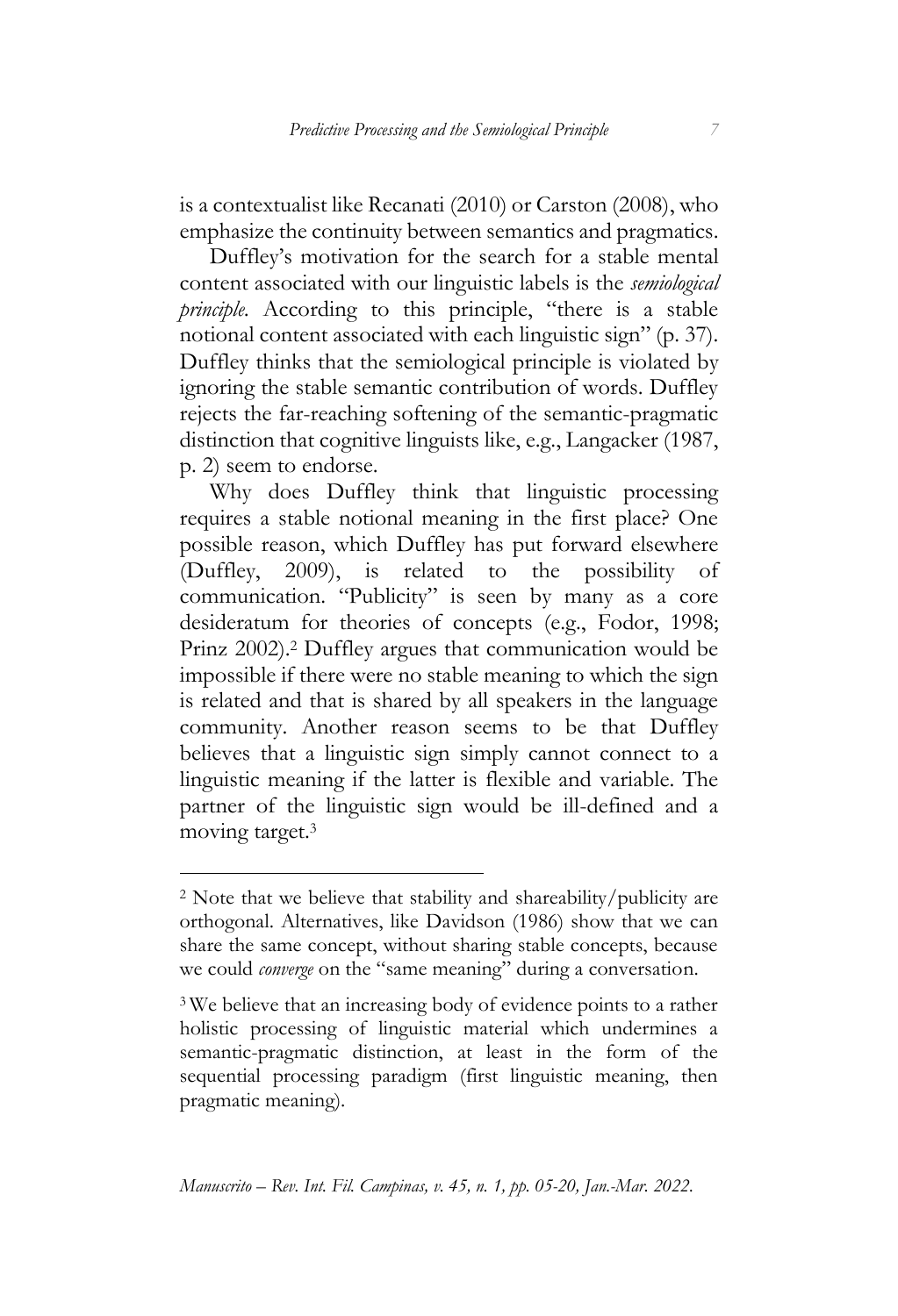Given the need for a fixed linguistic meaning, Duffley thinks that the semiological principle is inconsistent with much work in cognitive linguistics that attempts to explain a number of linguistic phenomena in terms of polysemy (Langacker, 1987; Lakoff, 1987 etc.). A word is polysemous, in Duffley's sense (see Löhr, forthcoming, a, for a review of different notions of polysemy), if the linguistic community associates many different but *related* meanings with a word form. It seems that polysemy might in some cases undermine the semiological principle because it suggests that each word is associated with a flexible cloud of mental contents as opposed to just one that is stable.

Duffley however allows for such clouds of mental content for *encyclopedic* words. Different parts of the complex knowledge network (which constitutes the linguistic meaning) might be activated on different use occasions. Take Duffley's example "Your cell phone is an elephant". Here only the notion of size and ungainliness are selected from the total linguistic meaning (which includes other features like elephants are big, mammals, have trunks, etc.) However, he insists that the encyclopedic knowledge structure must be stable enough to make communication possible.

So, while linguistic meaning is relatively stable, in Duffley's view, the meaning of words can be pragmatically modulated by selecting part of the encyclopedic knowledge structure. This makes his view compatible with the view that word meanings are dynamic and flexible, which is gaining increasing momentum in many disciplines (cf., Michel, 2020b).

However, Duffley suggests that there is a second, qualitatively distinct type of words, namely *monosemic* words, which are semantically much simpler compared to encyclopedic words. Examples are quantifiers like "any" or prepositions like "for". The meaning of those words is highly abstract and pragmatic modulation, so Duffley suggests,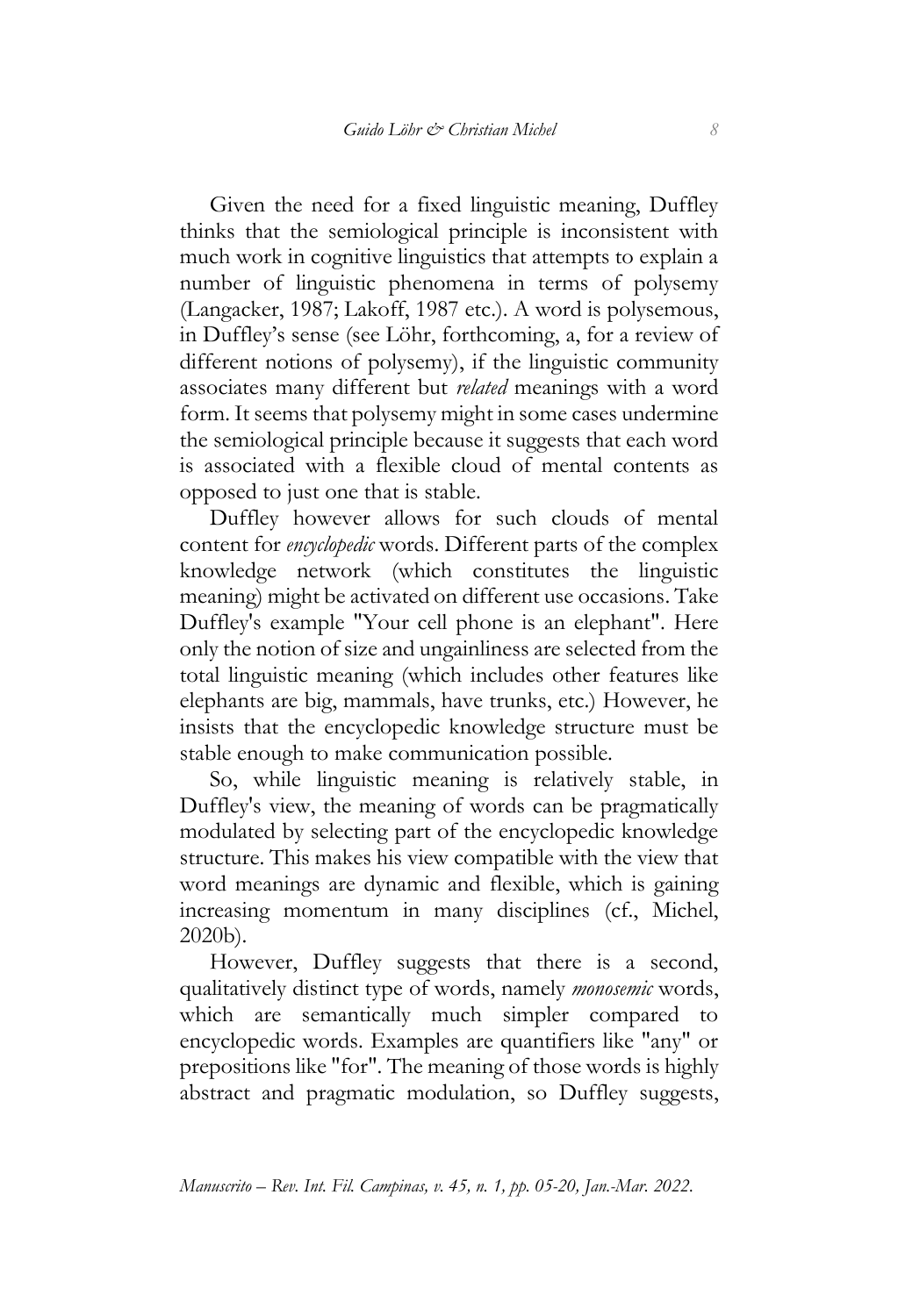works by enrichment rather than through the selection of parts of a rich encyclopedic knowledge structure. So, here he follows Ruhl (1989) and rejects polysemy of those words. For instance, in his case study of "for", Duffley shows that the many different senses (he deals with twelve) ascribed to this preposition should be seen as products by enrichment of a single highly abstract schema constituting its stable linguistic meaning.

The aim of this commentary is to underpin Duffley's notion of a stable mental content that corresponds to the literal word meaning with a computationally plausible cognitive theory. Our approach is to investigate what these stable contents could be according to the so-called *Predictive Processing* architecture.

We argue that recent advances in cognitive science can make at least two contributions to the debate. First, they can provide some underpinning of Duffley's ideas of a stable linguistic meaning associated with the sign. Second, they provide resources to understand how the semiological principle is compatible with a dynamic and flexible notion of "meaning".

Once we have spelled out a cognitive-computational model of "cognitive meaning", we can conclude that the semantic-pragmatic distinction really does not amount to very much anymore, beyond a merely terminological issue. The view that semantic and pragmatic processing are indeed difficult to disentangle on a cognitive level is supported by empirical findings that show that meaning processing is often immediate and holistic (e.g., Hagoort, & van Berkum 2007; Bašnáková, Weber, Petersson, van Berkum & Hagoort 2014). Furthermore, we suggest that a natural implication of the model proposed here is that - from a point of view of cognitive-computational representation and processing - a dichotomic distinction between monosemic and encyclopedic words might be unnecessary (though such a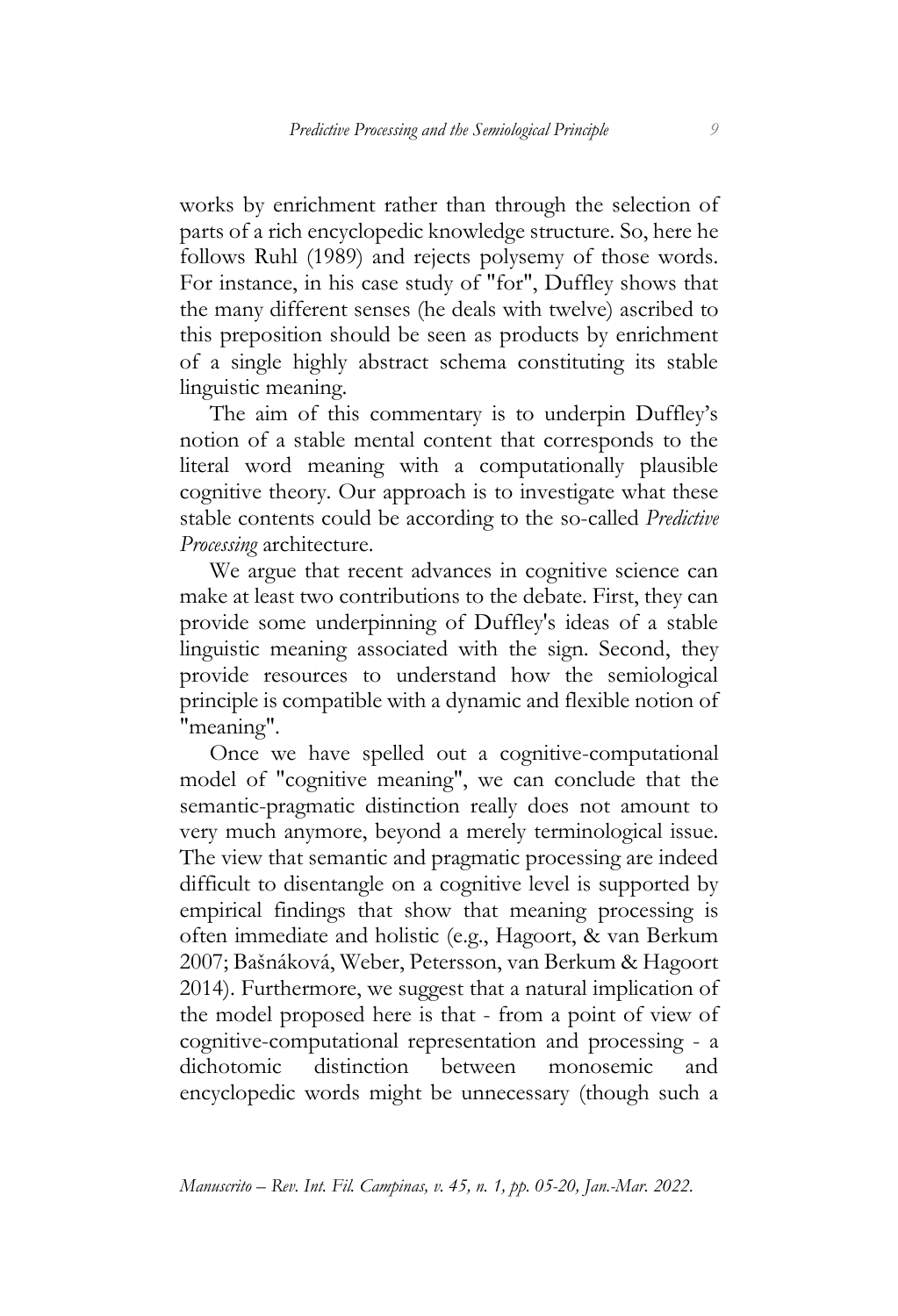distinction might still be useful from a point of view of linguistic analysis).

## **2. A cognitive-computational model for "word meaning"**

More and more neuroscientists take the brain to entertain a hierarchical generative model (e.g., the so-called Predictive Processing (PP) framework: see Clark 2016; Hohwy 2013). The function of such a model is to constantly anticipate its sensorimotor input with minimal error. For that purpose, the brain's representations are organized hierarchically in network of nodes. "Predictions" (or hypotheses) are constantly generated on all levels, from lowest level perceptual representations (e.g., pixels in the retina) to the most abstract conceptual representations like complex situational or contextual patterns. Higher level representations serve as constraints for predictions on lower levels and lower levels feed prediction error signals upwards so that the model can be improved, and the predictions can be better next time.

If we map Langacker's "semantic space" (see, e.g, Langacker 1987, pp. 76-80) consisting of all the conceptualizations, i.e., both phonetic and semantic ones, on the many levels of schematization (or the equivalent construct-i-con of Construction Grammar) on such a hierarchical model, we get a highly interconnected multilayer system. Language comprehension and production according to this PP account can thus be viewed as a holistic process of finding an error minimal equilibrium in such an interlocked hierarchical system (e.g., Michel 2019; see also Pickering & Garrod for a model of language processing in the vicinity of Predictive Processing).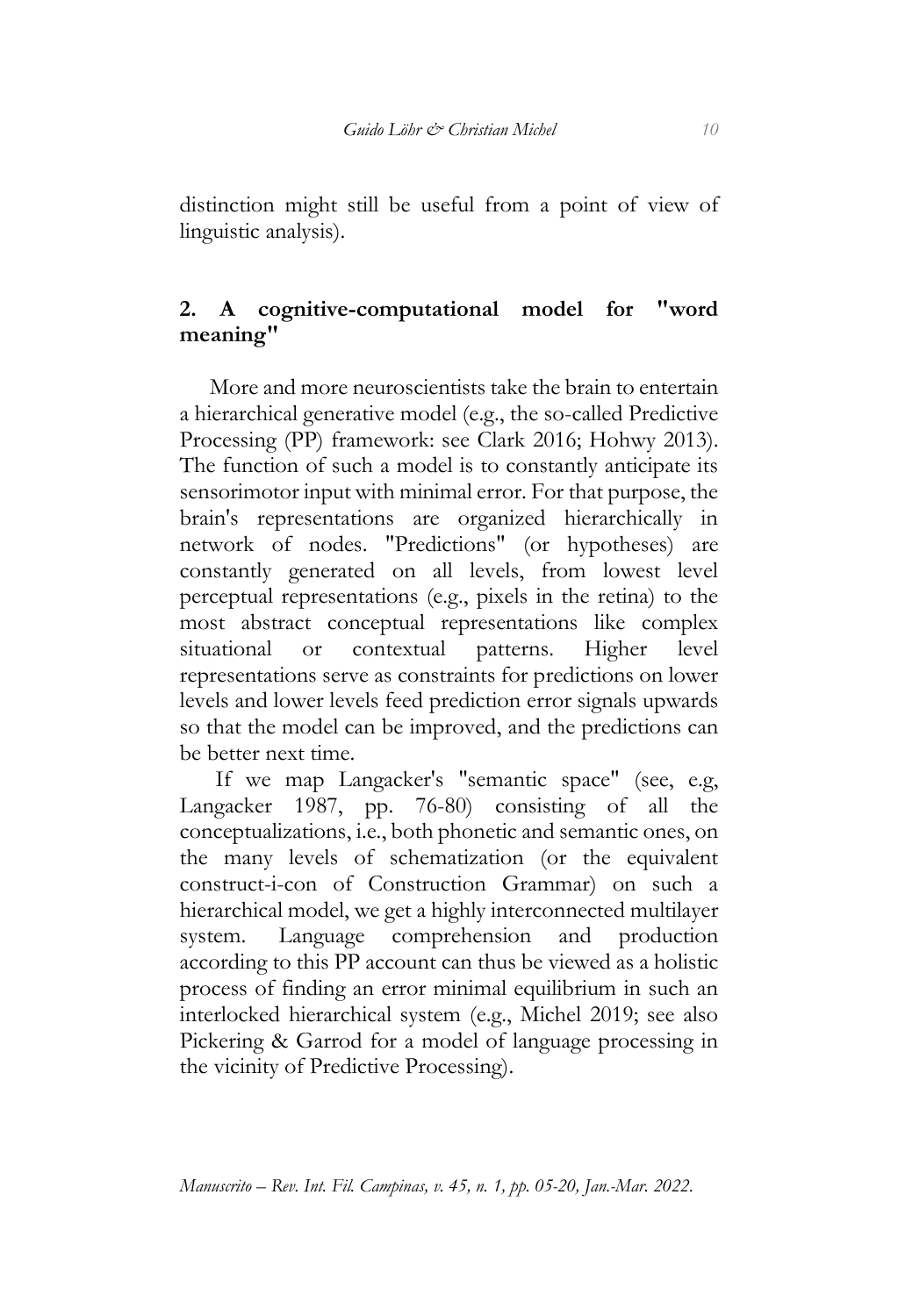In this view, at least most nouns, verbs and adjectives are associated with "activation (or information) packages" (e.g., Ortega-Andrés & Vicente, 2019; Löhr & Michel, manuscript). Activation packages are sub-hierarchies of the overall model. The root node of an activation package represents the most abstract "sense" of a word, very much like Ruhl's (1989) monosemic meaning. All packages are tightly interconnected and together they form the overall generative model. Furthermore, a package's node structure might reach down to the sensorimotor periphery, i.e., the location of modality specific information, like color, sound, smell, etc.

Now, let's take Duffley's first case study of "for" (p. 37ff). This word would be associated with a root node that represents its most schematic sense. Below we would have more nodes that represent more specific senses over which the root node has abstracted. In the case of monosemic (as opposed to encyclopedic) words, the hierarchy is not very rich. Langacker's example of "tree", which Duffley refers to (p.169, figure 4.1), can be seen as a toy example of such an activation package. However, it is lacking depth and many more layers of nodes should be added and the structure should go down to the sensorimotor periphery.

In the PP view, which exact parts of a package are activated on a given occasion, however, is context dependent. A package can be activated *shallowly* (only the highest-level nodes) or *deeply* to different degrees (including lower-level nodes). Given the holistic processing of the PP model, no specific modulation of the package should be seen as privileged (see also Ludlow 2014). Because error minimization is approximate Bayesian inference, ultimately all processing is inference (and hence "pragmatic"). The distinction between semantics and pragmatics gets blurry.

There is, of course, a privileged *node*, namely the root node of the package, which is also content bearing. The root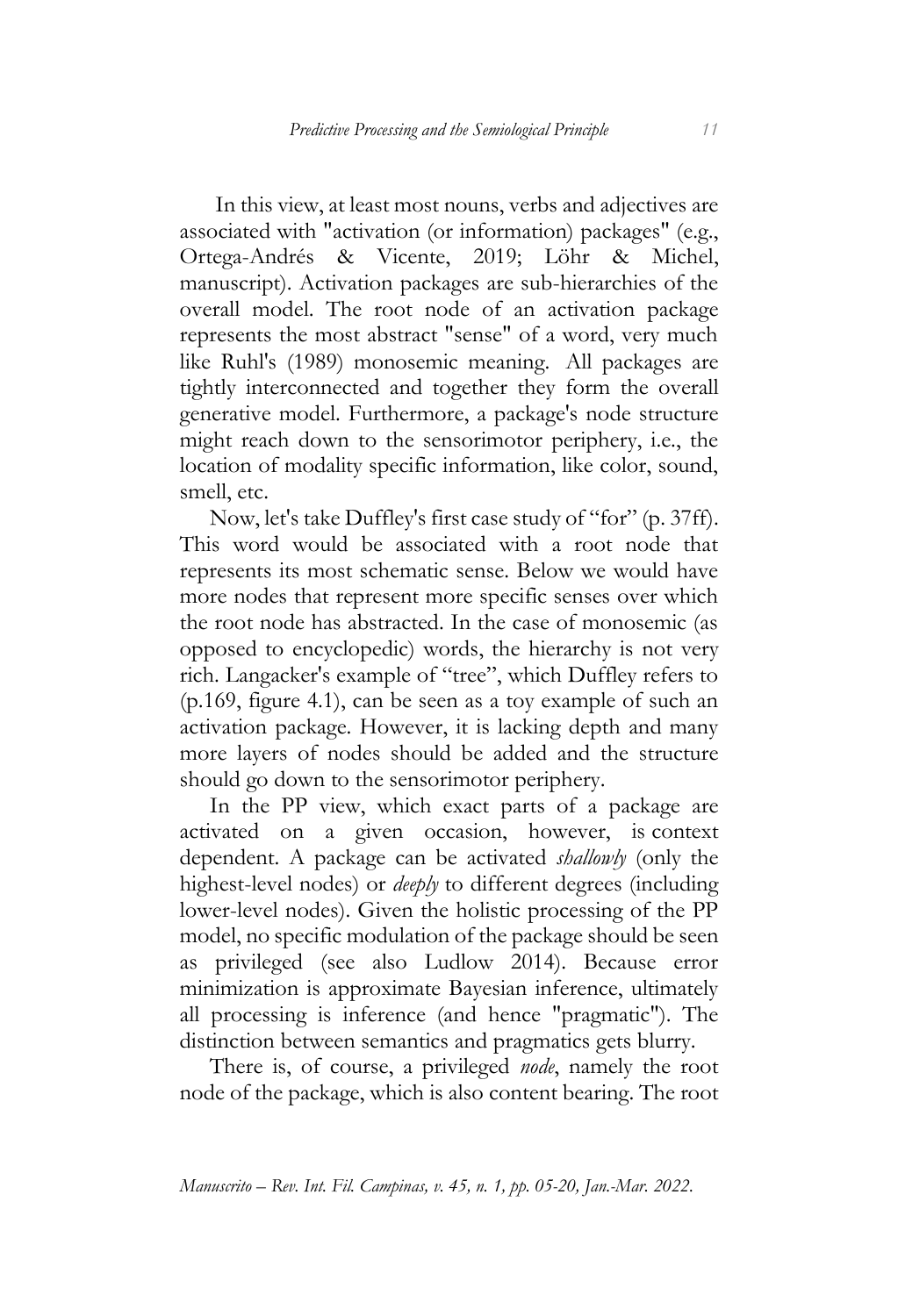node has the most abstract sense as mental content and is privileged because it has a link with a representation of the word sign (which is an information package itself with all of the phonological information - phonological in Langacker's broad sense, which considers phonological information itself as meaningful conceptualizations).

For the sake of terminology, we could perfectly follow Duffley and call the content represented by this root node "linguistic meaning". Different use occasions of the word might activate different parts of the associated information package. However, the link of the sign with the information package root node is stable as is (relatively) the whole information package. Only the context-dependent selected parts vary.

Our point is the following: Based on the best of our knowledge of the cognitive processing underlying language related actions, the processing of the information package, i.e., the pattern of which parts of it get activated, is holistic and *not* sequential (i.e., it is not the case that first the root node is processed, and only then other nodes). Moreover, it is context dependent. The context is represented as other higher order external nodes influencing the nodes of a given activation package. In other words, a word in a sentence is already located in a specific context. So according to the PP model, the sentence as a higher-level unit modulates (influences/constraints as a "prior") top down the meaning of the word potentially to a more specific sense (a lower node in the information package), just in virtue of forming part of a sentence (not yet in virtue of the sentence *use*).

With all that said, we might still agree with Duffley that a word in isolation (without any context in some idealized way of looking at it) just might "mean" its highly abstract "linguistic meaning" (the root node content) or the whole package associated with it. This is what the word sign "contributes" to the sentence meaning.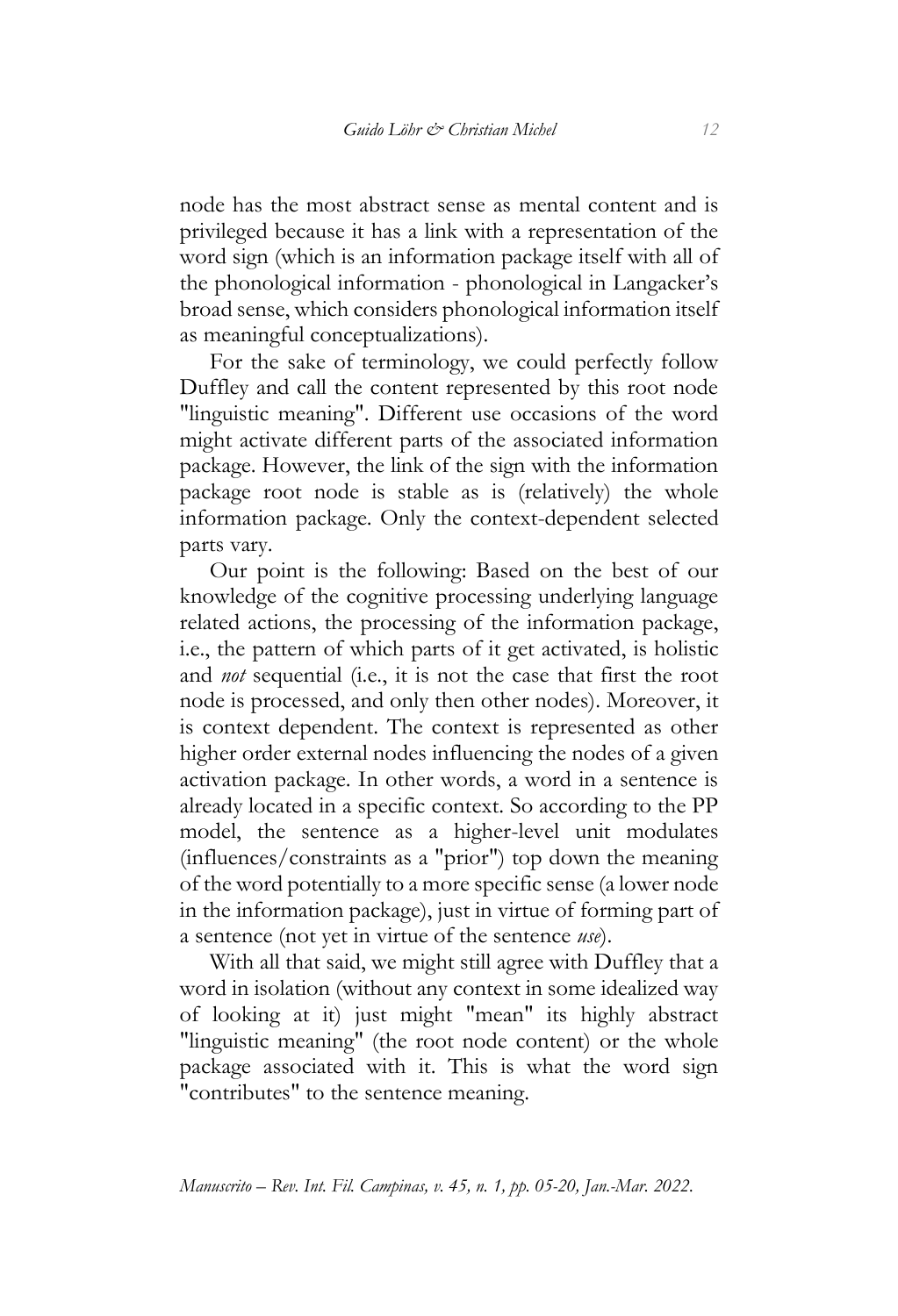Take for example Duffley's example of "the bird is safe". The word "safe" might have the more specific senses "free of the risk of being harmed" and "free of the risk of being lost". Still, maybe the abstract (root node) meaning of the isolated (context free) "safe" is something like "free of the risk of something bad happening to it". In the sentence "The bird is safe" (without further context except the other words in the sentence) "safe" is being modulated into "free of the risk of being harmed". In this case, the word "bird" serves as a (linguistic) context for "safe" that modulates the generic "free of the risk of something bad happening to it" into "free of the risk of being harmed". The reason is that normally we don't expect a bird being lost, only that it is being harmed. In "The money is safe" the same word "safe" is being modulated into the other more specific sense, namely "free of the risk of being lost". The reason is that we normally do not expect that money is being harmed, only that it is lost.

Now if we add yet another layer of context, say a scene with a cat threatening a bird in a cage, the sentence might be modulated into the *message* meaning "The bird is safe *from the ca*t". We can now add further layers of context like a specific situation embedded in a more general situation. Imagine a father calming down his daughter who is concerned that the cat might devour the bird. The overall message inferred might then be *Don't worry, trust your Daddy who cares for you: you need not be concerned with the bird being eaten by the cat.*

Now in the PP framework all of those layers of "meaning" can be mapped onto the hierarchy. Linguistic processing does not happen in a linear fashion from the most abstract root node of the word to the highest-level metamessage involving the word in a sequential pragmatic process. Rather, the whole system tries to come into an error minimizing equilibrium state holistically on all levels simultaneously.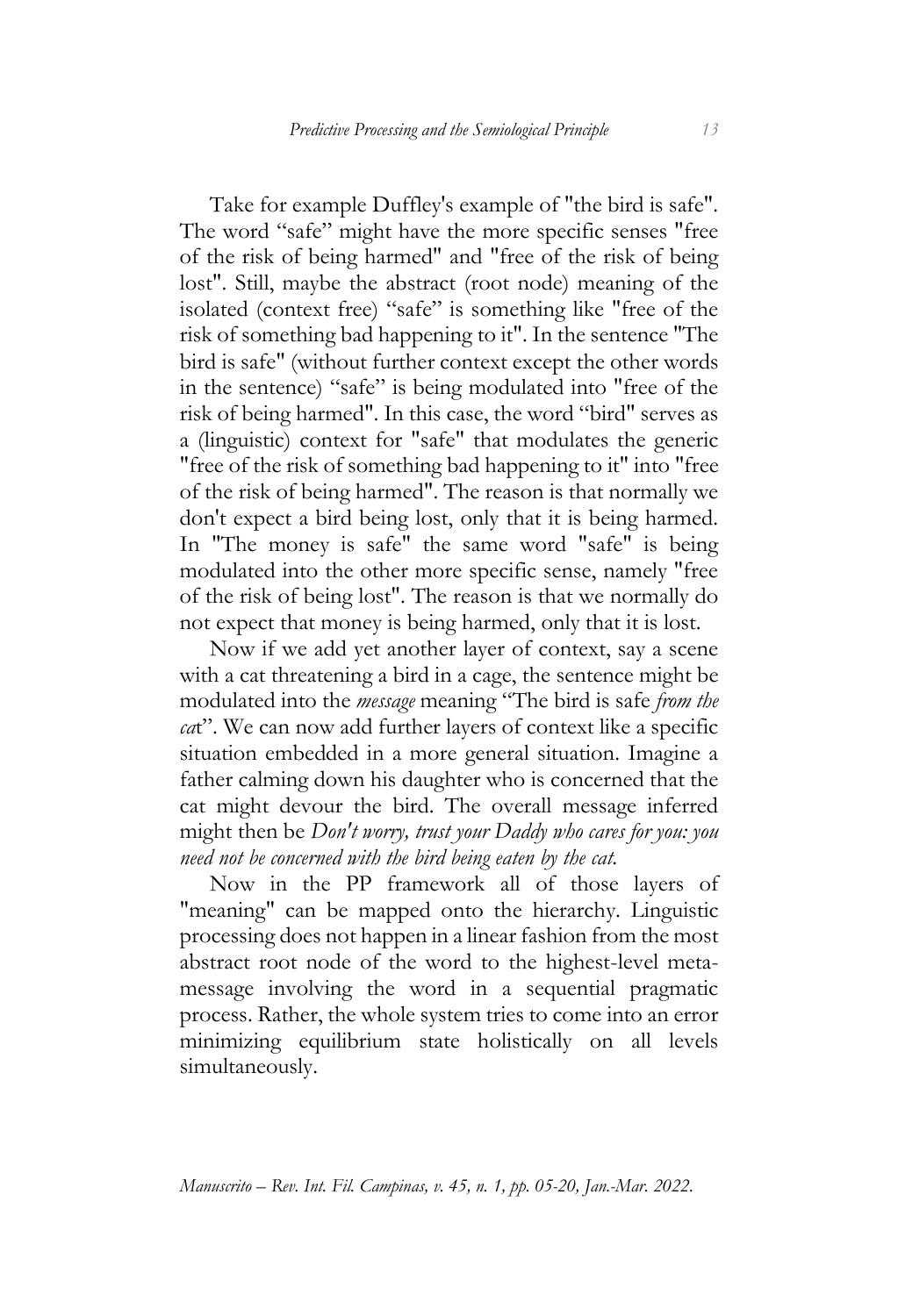We now get a picture of a stable linguistic word meaning, but at the same time it is clear that a word as an activation package is highly flexible and constantly being contextdependently modulated (i.e., a subnetwork of nodes is being selected), without there being some (cognitively) privileged modulation. The root node is privileged and has a special role only from the point of view of an outside linguistic description with isolated context-free words. In such a situation the word is "mentioned" but not "used". At the moment where the word is used, it is inevitably a use in a context and hence it will be modulated. In other words, "linguistic meaning" as the ideal stable notional nonmodulated content of the root node is a cognitive idealization. Any cognitive process happens in some context (some other connected nodes are firing or not). This does not mean however, that such a notion of "linguistic meaning" is not useful for linguistic description and analysis, or that it is not useful to give a special name ("linguistic meaning") to the root node content or the whole activation package.

#### **3. Embodiment of word meaning**

We would now like to touch upon Duffley's critique on embodiment. Duffley claims that many abstract words are not embodied. It all depends, of course, on what you mean by "embodiment" and "abstract" (cf., Löhr, forthcoming, a, for an attempt to define the notion of abstract concepts). A source of confusion might be to think that embodied linguistic cognition is committed to the idea that every word corresponds to co-activations of a concrete, low level sensory or motor representation (cf., Löhr, 2019). Indeed, words like "knowledge" and "for" do not seem to correspond to any concrete imagery or ways of interacting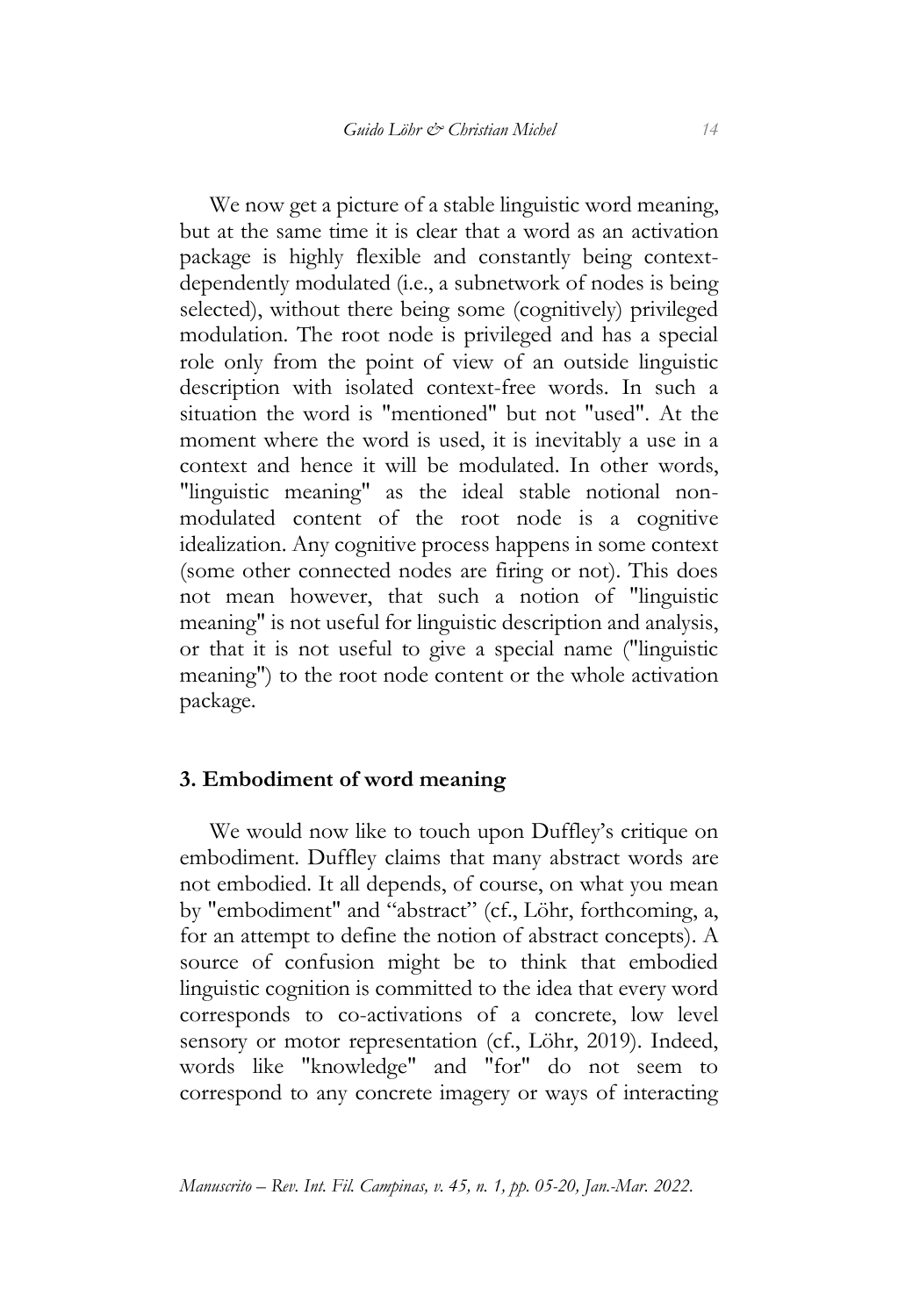with the world. Still, we can separate philosophical issues of linguistic meaning from questions of how we apply and represent the conditions of application of such words cognitive-psychologically (Löhr, 2020). The latter could be embodied even if the former is externalized (Löhr, 2021). Imagine for instance voting scenes when hearing the word "democracy". Even if such event representations fail as a sufficient philosophical analysis of the meaning of "democracy" we may still rely on such representations to decide whether or not to apply the word.

We believe that Duffley could perfectly take on board a notion of embodiment spelled out in terms of the model proposed here (cf., Löhr, 2019, Löhr & Michel, manuscript). An activation package tree bottoms out at the sensorimotor level. The hypothesis is that even highly abstract, monosemic words like "any" should be seen as embodied (note that Langacker famously endorsed that abstract concepts like "time" are represented in spatial - and hence sensorimotor terms). To the objection (Duffley, in personal conversation) that "any" is a merely "mental process of random selection of a referent from a reference mass", the embodied cognitivist can respond that a "process of selection" is an action, and hence its conceptualization is in (complex) sensorimotor terms.

So, according to our proposed cognitive model, there might be no reason to posit two qualitatively distinct types of representation, those corresponding to monosemic and to encyclopedic words. Both can in principle be implemented cognitively as activation packages, with abstracted root nodes. "Elephant" is an activation package with an abstract root node that - on its own - has a very unspecific content that is compatible with all of the more specific encyclopedic knowledge that is represented in lower-level nodes (Eliasmith 2013 or Thagard 2019 call this a "semantic pointer" architecture). Such root nodes arise from a complex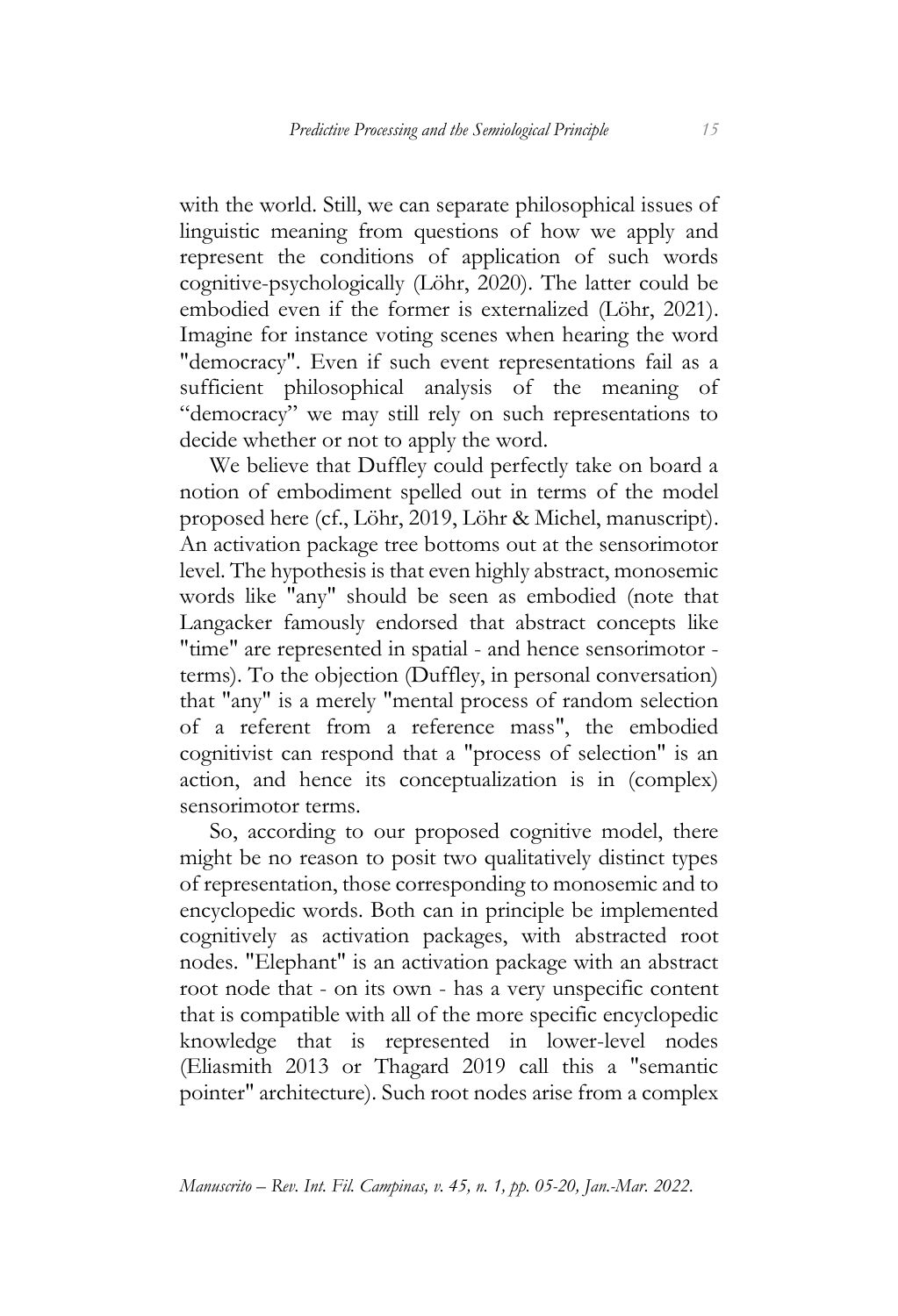abstraction and convolution process of sensorimotor experiences; or indirectly (e.g., in case of learning a definition) by grasping *other* words that *are* sensorimotor grounded (see also Michel 2020a).

Depending on the context, sometimes the activation package can be processed deeply down to the sensorimotor level. Then vivid and specific imagery could be activated upon hearing an abstract word (e.g., a voting scene for "democracy"). Such imagery and other sensorimotor information is simply part of the package, awaiting optional activation.

Finally, note that the predictions made by the PP-based model cannot be separated from perception-action because of the holistic way the PP brain works. We have a model with interconnected representations on all levels in the hierarchy. Prediction making takes place all the time and in the whole model simultaneously and perception, action and cognition are tightly integrated.

### **4. Conclusion**

Duffley's aim is to show how a single stable mental content associated with a linguistic form can go a long way in explaining a number of linguistic phenomena that many cognitive linguists take to be evidence for polysemy. We have tried to underpin his idea with a cognitive model that assumes that the mind is predicting rather than merely reacting. We argued that Duffley's notion of a stable word meaning can be identified with the root node of neurally organized activation packages, or the whole package.

However, a picture of linguistic processing arises that is holistic and where words are highly flexible and dynamic entities that are constantly modulated within a context of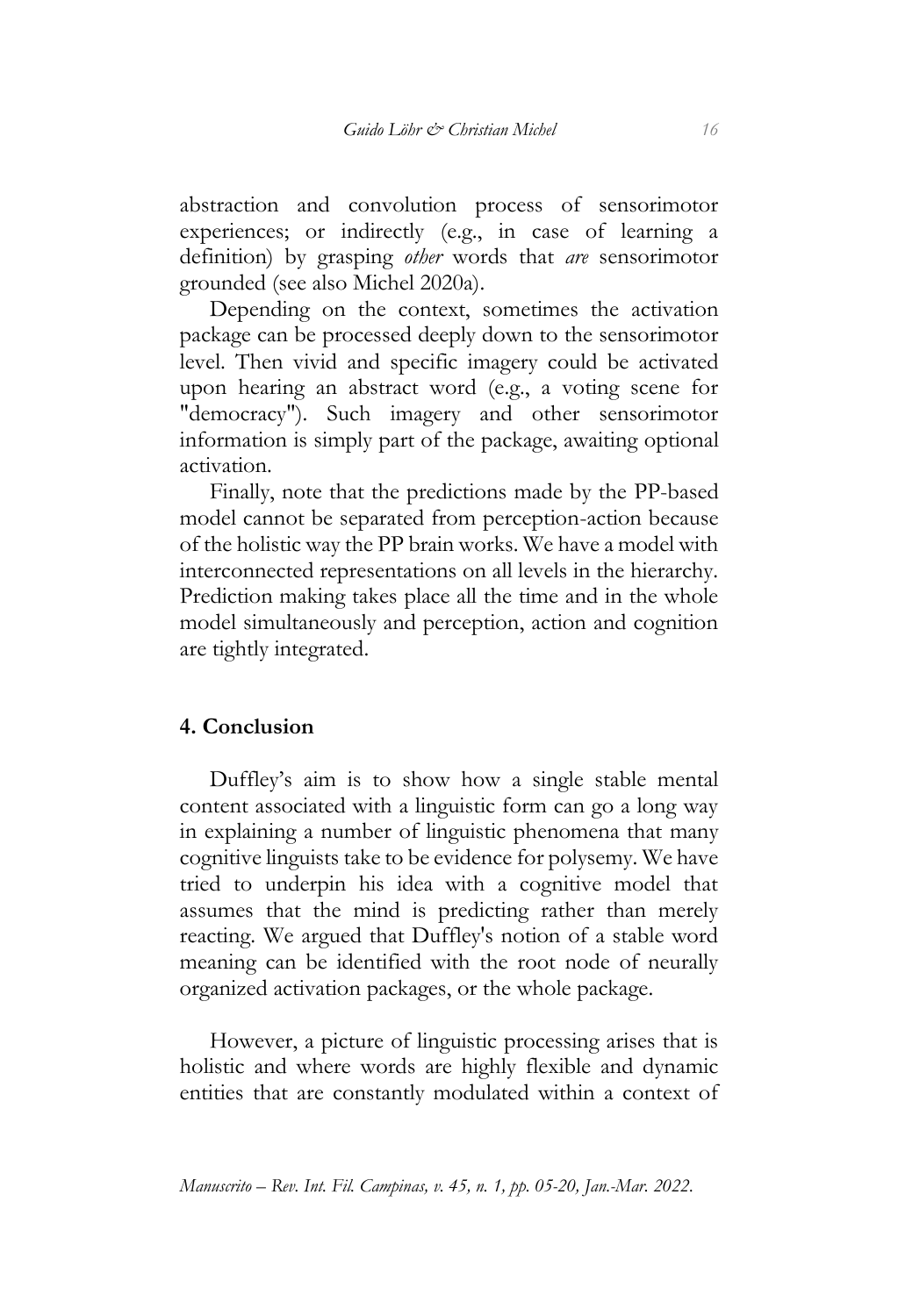representations on all levels of abstraction (sentences, situations, situational contexts, etc). Words, when used - not when theorized about as isolated context-free entities - are always used in a context which drives the modulation of the package without there being any privileged modulation.

In this way, we can reconcile Duffley's concern for the need of a stable linguistic meaning in order to save the semiological principle, on the one hand, and the tendency within the cognitive linguistics camp to consider the boundary between semantics and pragmatics as blurred, on the other.

#### **References**

- Bašnáková, J., Weber, K., Petersson, K. M., van Berkum, J., & Hagoort, P. (2014). Beyond theLanguage Given: The Neural Correlates of Inferring Speaker Meaning. *Cerebral Cortex*, *24*(10), 2572–2578.
- Carston, R. (2008). *Thoughts and utterances: The pragmatics of explicit communication*. John Wiley & Sons.
- Clark, A. (2016). *Surfing uncertainty: Prediction, action, and the embodied mind*. Oxford University Press.
- Davidson, D. (1986). A Nice Derangement of Epitaphs. In E. Lepore (Ed.), *Truth and Interpretation: Perspectives on the Philosophy of Donald Davidson* (pp. 433-446). Blackwell.
- Duffley P. (2009). Does the Rubber Ever Hit the Road? What Human Language Shows about the Relation Between Mind and Reality. <https://youtu.be/g2vtsdgDeC0>

\_\_\_\_\_. (2020). *Linguistic meaning meets linguistic form*. Oxford University Press, USA.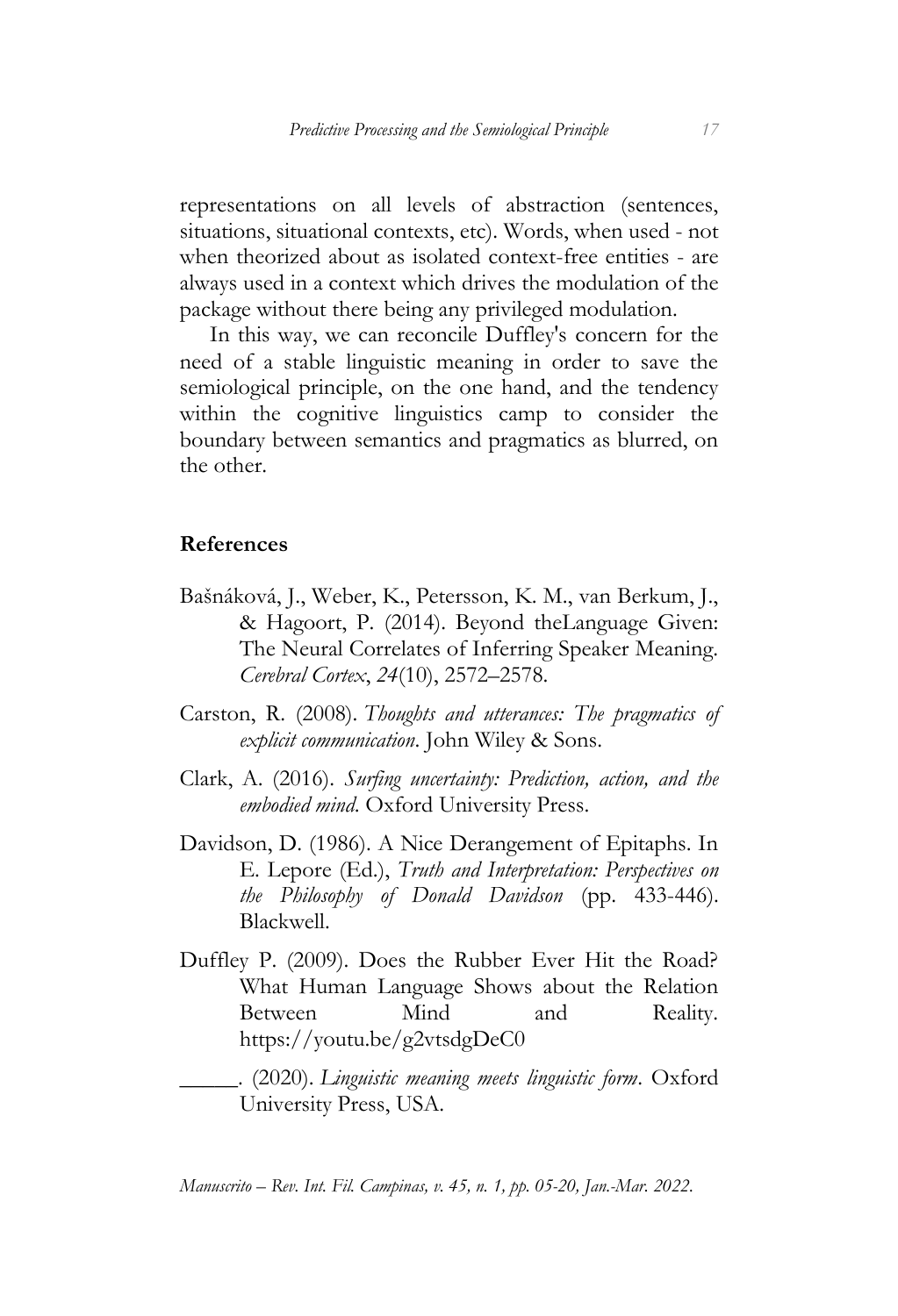- Eliasmith, C. (2013). *How to build a brain: A neural architecture for biological cognition*. Oxford University Press.
- Fodor, J. A. (1998). *Concepts: Where cognitive science went wrong*. Oxford University Press.
- Hagoort, P., & van Berkum, J. (2007). Beyond the sentence given. *Philosophical Transactions of the Royal Society B: Biological Sciences*, *362*(1481), 801–811.
- Hohwy, J. (2013). *The predictive mind* (First edition). Oxford University Press.
- Langacker, R. W. (1987). Foundations of cognitive grammar. Stanford, California: Stanford University Press.
- Lakoff, G. (1987). *Women, fire, and dangerous things: What categories reveal about the mind*. University of Chicago press.
- Ludlow, P. (2014). *Living words: Meaning underdetermination and the dynamic lexicon* (First edition). Oxford University Press.
- Löhr, G. (2017). Abstract concepts, compositionality, and the contextualism-invariantism debate. *Philosophical Psychology*, 30(6), 689-710.
- \_\_\_\_\_. (2019). Embodied cognition and abstract concepts: Do concept empiricists leave anything out? *Philosophical Psychology*. 32(2), 161–185.
- \_\_\_\_\_. (2020). Concepts and categorization: do philosophers and psychologists theorize about different things? *Synthese*. 197(5), 2171-2191. Online, 2018.
- \_\_\_\_\_. (2021). Social constructionism, concept acquisition and the mismatch problem. *Synthese* 198, 2659–2673. Online 2019.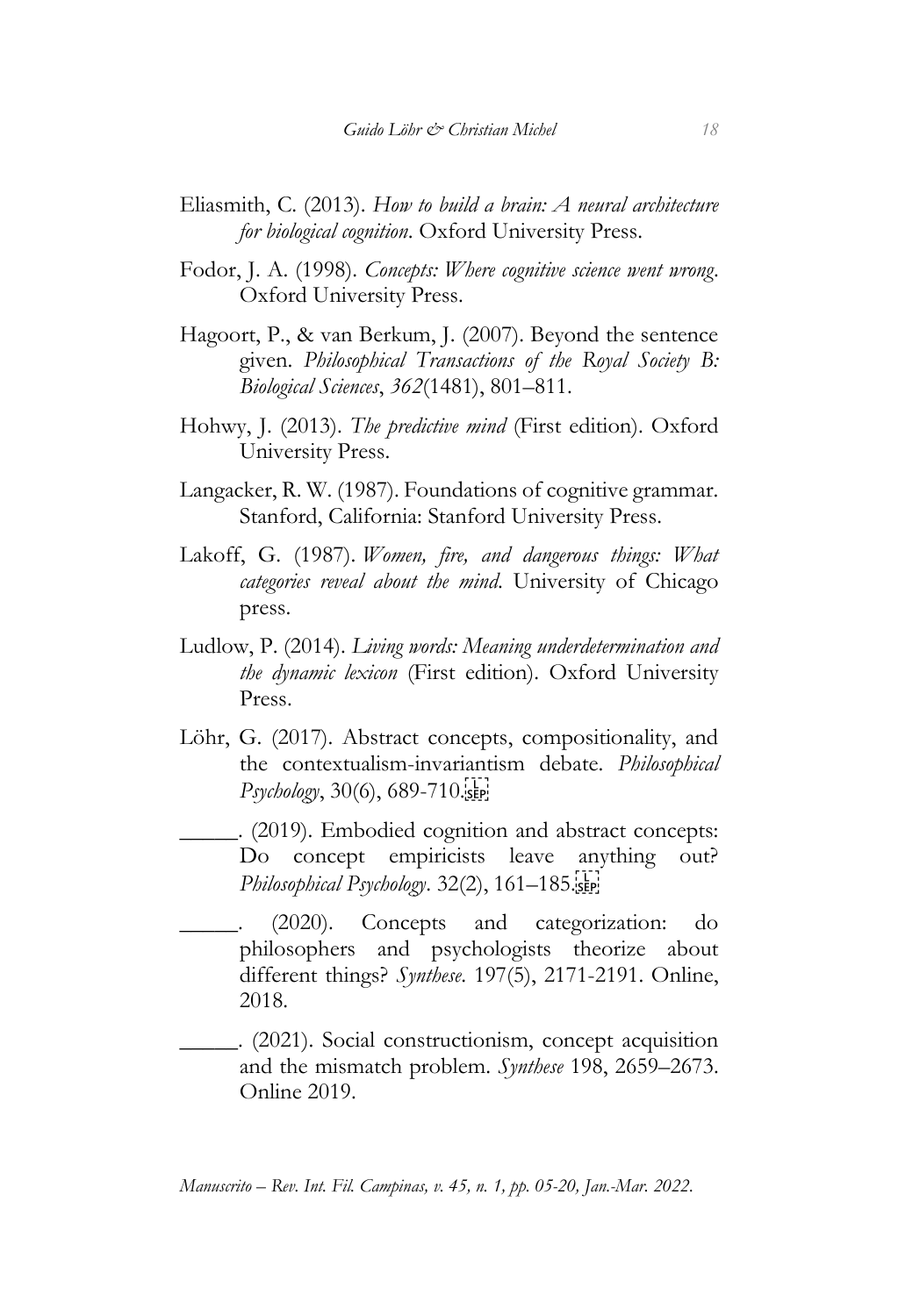\_\_\_\_\_. (forthcoming, a). What are abstract concepts? On lexical ambiguity and concreteness ratings. *Review of Philosophy and Psychology*. https://doi.org/10.1007/s13164-021-00542-9

\_\_\_\_\_. (forthcoming, b). Does polysemy support radical contextualism? On the relation between minimalism, contextualism and polysemy. *Inquiry*. https://doi.org/10.1080/0020174X.2020.1868329

\_\_\_\_\_. & Michel (manuscript). Copredication in context: A Predictive Processing account.

Michel, C. (2019). The Liar Paradox in the predictive mind. *Pragmatics & Cognition*, 26(2-3), 239-266.

\_\_\_\_\_. (2020a). Overcoming the modal/amodal dichotomy of concepts. Phenomenology and the Cognitive Sciences 20, 655–677. https://doi.org/10.1007/s11097-020-09678-y

\_\_\_\_\_. (2020b). [Concept contextualism through the lens of](https://scholar.google.com/citations?view_op=view_citation&hl=es&user=L-RQwLkAAAAJ&citation_for_view=L-RQwLkAAAAJ:d1gkVwhDpl0C)  [Predictive Processing.](https://scholar.google.com/citations?view_op=view_citation&hl=es&user=L-RQwLkAAAAJ&citation_for_view=L-RQwLkAAAAJ:d1gkVwhDpl0C) *Philosophical Psychology* 33 (4), 624-647

Ortega-Andrés, M., & Vicente, A. (2019). Polysemy and copredication. *Glossa: a journal of general linguistics*, *4*(1).

- Pickering, M. J., & Garrod, S. (2013). An integrated theory of language production and comprehension. Behavioral and Brain Sciences, 36(04), 329– 347. <https://doi.org/10.1017/S0140525X12001495>
- Prinz, J. J. (2002). *Furnishing the mind: Concepts and their perceptual basis*. MIT Press.
- Recanati, F. (2010). *Truth-conditional pragmatics*. Oxford: Clarendon Press.